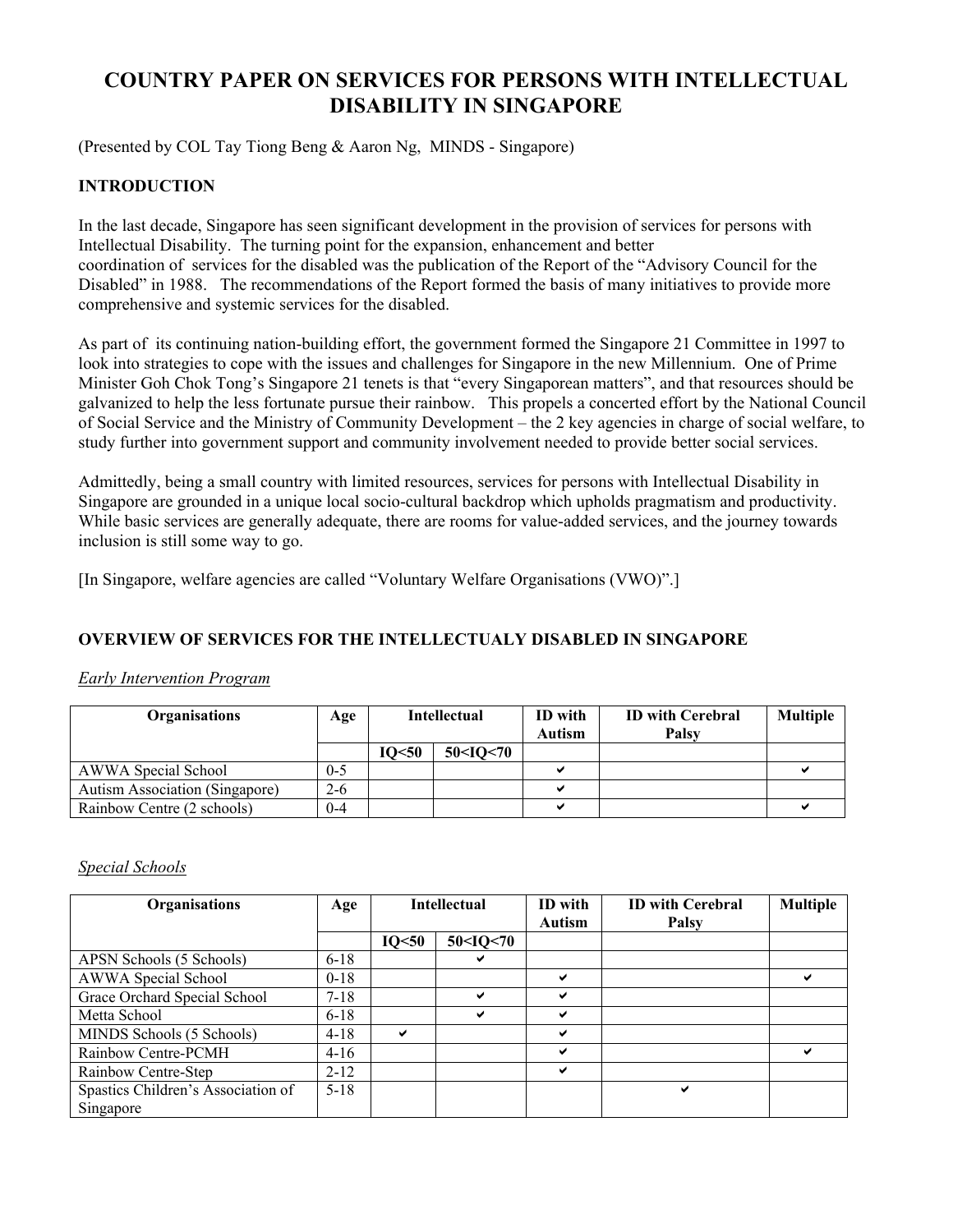# *Community Integration Support Program*

| Organisations                          | Age      | <b>Intellectual</b> |                                                       | ID with<br>Autism | <b>ID</b> with Cerebral<br>Palsv | <b>Multiple</b> |
|----------------------------------------|----------|---------------------|-------------------------------------------------------|-------------------|----------------------------------|-----------------|
|                                        |          | IO<50               | 50 <io<70< th=""><th></th><th></th><th></th></io<70<> |                   |                                  |                 |
| Autism Resource Centre                 | $7 - 18$ |                     |                                                       |                   |                                  |                 |
| <b>TOUCH Learning Support Services</b> | $3 - 8$  |                     |                                                       |                   |                                  |                 |

# *Vocational Assessment, Training and Job Placement*

| <b>Organisations</b>                | Age     |       | <b>Intellectual</b>                                   | ID with<br><b>Autism</b> | <b>ID</b> with<br><b>Cerebral Palsy</b> | <b>Multiple</b> |
|-------------------------------------|---------|-------|-------------------------------------------------------|--------------------------|-----------------------------------------|-----------------|
|                                     |         | IO<50 | 50 <iq<70< th=""><th></th><th></th><th></th></iq<70<> |                          |                                         |                 |
| <b>APSN</b> Centre for Adults       | From 19 |       |                                                       |                          |                                         |                 |
| <b>Bizlink Centre</b>               | 16-60   |       |                                                       |                          | For All Types of Disabilities           |                 |
| MINDS EDCs (3 EDCs)                 | From 18 | ◡     |                                                       |                          |                                         |                 |
| <b>SCAS Goodwill Rehabilitation</b> | From 18 |       |                                                       |                          | ✔                                       |                 |
| & Occupational Workshop             |         |       |                                                       |                          |                                         |                 |

# *Day Activity Centre/Independent Living Training Centres*

| Organisations                                           | Age       | <b>Intellectual</b> |                                                       | ID with<br><b>Autism</b> | <b>ID with Cerebral</b><br>Palsy | <b>Multiple</b> |
|---------------------------------------------------------|-----------|---------------------|-------------------------------------------------------|--------------------------|----------------------------------|-----------------|
|                                                         |           | IO<50               | 50 <iq<70< th=""><th></th><th></th><th></th></iq<70<> |                          |                                  |                 |
| <b>Autism Youth Centre</b>                              | $12 - 21$ |                     |                                                       | $\checkmark$             |                                  |                 |
| Blue Cross Thong Kheng Day<br><b>Activity Centre</b>    |           | ✓                   | ✔                                                     |                          |                                  |                 |
| Bishan Home for the ID                                  | 18-45     | ✔                   |                                                       |                          |                                  |                 |
| Christian Outreach for the<br>Handicapped               | From 12   | ✔                   | ✔                                                     | $\checkmark$             |                                  |                 |
| Metta Welfare Association Day<br><b>Activity Centre</b> | $16 - 55$ | ✔                   |                                                       |                          |                                  |                 |
| MINDS TDCs (2 TDCs)                                     | From 18   | ✔                   |                                                       |                          |                                  |                 |
| SUNDAC Centre for the Disabled<br>(2 Centres)           | $16-60$   | ✔                   |                                                       |                          |                                  |                 |
| SPD-SOKA Day Activity Centre                            | From 16   |                     | ✔                                                     |                          |                                  |                 |
| <b>TOUCH Community for</b><br><b>Independent Living</b> | $16 - 55$ | ✔                   | ✔                                                     |                          |                                  |                 |

# *Sheltered and Production Workshops*

| Organisations                       | Age   |       | <b>Intellectual</b>                                   | ID with       | <b>ID with Cerebral</b>       | <b>Multiple</b> |
|-------------------------------------|-------|-------|-------------------------------------------------------|---------------|-------------------------------|-----------------|
|                                     |       |       |                                                       | <b>Autism</b> | <b>Palsy</b>                  |                 |
|                                     |       | IO<50 | 50 <iq<70< th=""><th></th><th></th><th></th></iq<70<> |               |                               |                 |
| <b>APSN</b> Centre for Adults       | Fro   |       | ✔                                                     |               |                               |                 |
|                                     | m     |       |                                                       |               |                               |                 |
|                                     | 19    |       |                                                       |               |                               |                 |
| <b>Bizlink Centre</b>               | $16-$ |       |                                                       |               | For All Types of Disabilities |                 |
|                                     | 60    |       |                                                       |               |                               |                 |
| MINDS EDCs (3 EDCs)                 | Fro   | ✓     |                                                       |               |                               |                 |
|                                     | m     |       |                                                       |               |                               |                 |
|                                     | 18    |       |                                                       |               |                               |                 |
| <b>SCAS</b> Goodwill Rehabilitation | Fro   |       |                                                       |               | ✔                             |                 |
| &Occupational Workshop              | m     |       |                                                       |               |                               |                 |
|                                     | 18    |       |                                                       |               |                               |                 |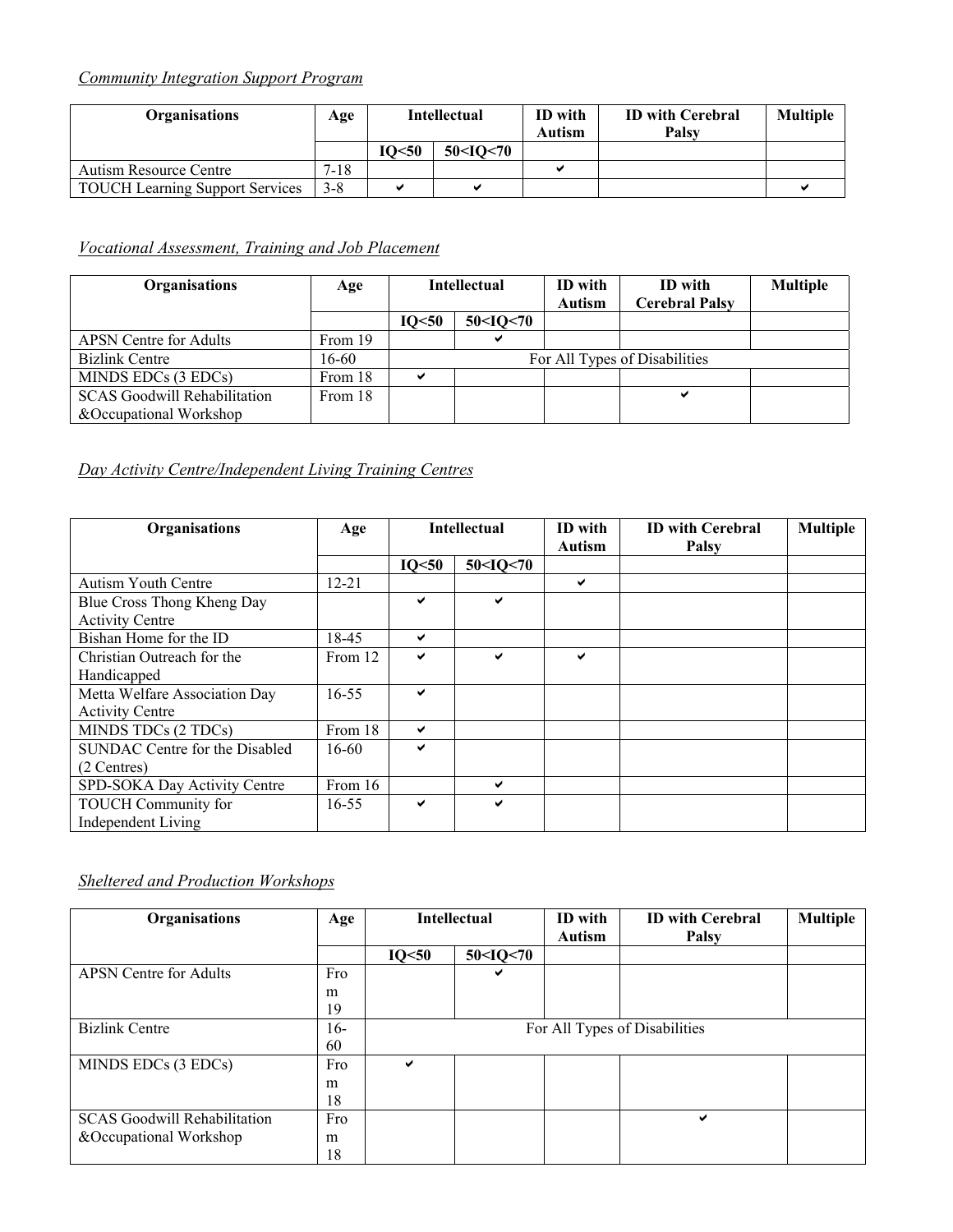## *Residential Homes/Hostels*

| Organisations                   | Age          | <b>Intellectual</b> |                                                       | ID with<br>Autism | <b>ID with Cerebral</b><br>Palsy | <b>Multiple</b> |
|---------------------------------|--------------|---------------------|-------------------------------------------------------|-------------------|----------------------------------|-----------------|
|                                 |              | IO<50               | 50 <iq<70< th=""><th></th><th></th><th></th></iq<70<> |                   |                                  |                 |
| Bishan Home for the ID          | 18-45        | ✔                   |                                                       |                   |                                  |                 |
| Blue Cross Thong Kheng Home     |              | ✔                   | ✔                                                     |                   |                                  |                 |
| Moral Welfare Home for the      | From 21      | ✔                   |                                                       |                   |                                  |                 |
| Disabled (2 Homes for adults)   |              |                     |                                                       |                   |                                  |                 |
| Moral Welfare Home for the      | <b>Below</b> | ✔                   |                                                       |                   |                                  |                 |
| Disabled (Children)             | 18           |                     |                                                       |                   |                                  |                 |
| Metta Home for the ID           | $16 - 55$    | ✔                   |                                                       |                   |                                  |                 |
| MINDS Tampines Home (2 Homes)   | From 10      | ✔                   | ✓                                                     |                   |                                  |                 |
| Red Cross Home for the Disabled | $10 - 50$    | ✔                   | ✓                                                     |                   |                                  | ✔               |
| <b>TOUCH Ubi Hostel</b>         | From 16      |                     | ✔                                                     |                   |                                  |                 |

## *Family Support and Training*

| Organisations                          | <b>Intellectual</b>           |                                                       | ID with | <b>ID with Cerebral</b> | <b>Multiple</b> |  |
|----------------------------------------|-------------------------------|-------------------------------------------------------|---------|-------------------------|-----------------|--|
|                                        |                               |                                                       | Autism  | Palsy                   |                 |  |
|                                        | IO<50                         | 50 <iq<70< th=""><th></th><th></th><th></th></iq<70<> |         |                         |                 |  |
| Autism Association (Singapore)         |                               |                                                       | ✔       |                         |                 |  |
| <b>Autism Resource Centre</b>          |                               |                                                       | ✔       |                         |                 |  |
| Disabled People's Association          | For All Types of Disabilities |                                                       |         |                         |                 |  |
| Down syndrome Association of           | ✔                             | ✔                                                     |         |                         |                 |  |
| Singapore                              |                               |                                                       |         |                         |                 |  |
| Rainbow Centre                         |                               |                                                       | ✔       |                         | ✔               |  |
| Spastics Children's Association of     |                               |                                                       |         | ✔                       |                 |  |
| Singapore                              |                               |                                                       |         |                         |                 |  |
| <b>TOUCH Learning Support Services</b> | ✔                             | ✔                                                     |         |                         |                 |  |

### *Sports, Social, Recreation and others*

| Organisations                             | <b>Types of Disabilities</b>  |
|-------------------------------------------|-------------------------------|
| Riding for the Disabled                   |                               |
| Special Olympics Singapore                |                               |
| Singapore Sports Council for the Disabled | For All Types of Disabilities |
| Very Special Arts Singapore Ltd           |                               |
| Wataboshi Music Movement                  |                               |

# **MAJOR SERVICE PROVIDERS**

# **MINDS** (Movement for the Intellectually Disabled of Singapore)

MINDS was founded in 1962 and is on of the oldest VWO providing education, training and care services to intellectually disabled persons and their families. It serves Intellectually Disabled persons with IQ 50 and below. With about 2300 active clients and 420 staff, MINDS is one of the largest affiliates of NCSS (National Council of Social Service).

MINDS firmly believes that persons with intellectual disability possess the capacity to learn and develop, and have the potential to become contributing members of society. The Organisation's main objectives are therefore, to develop the IDs' potential to the fullest through education and training, help them secure employment, promote their welfare, and educate the public towards greater acceptance of persons with intellectually disability in the society.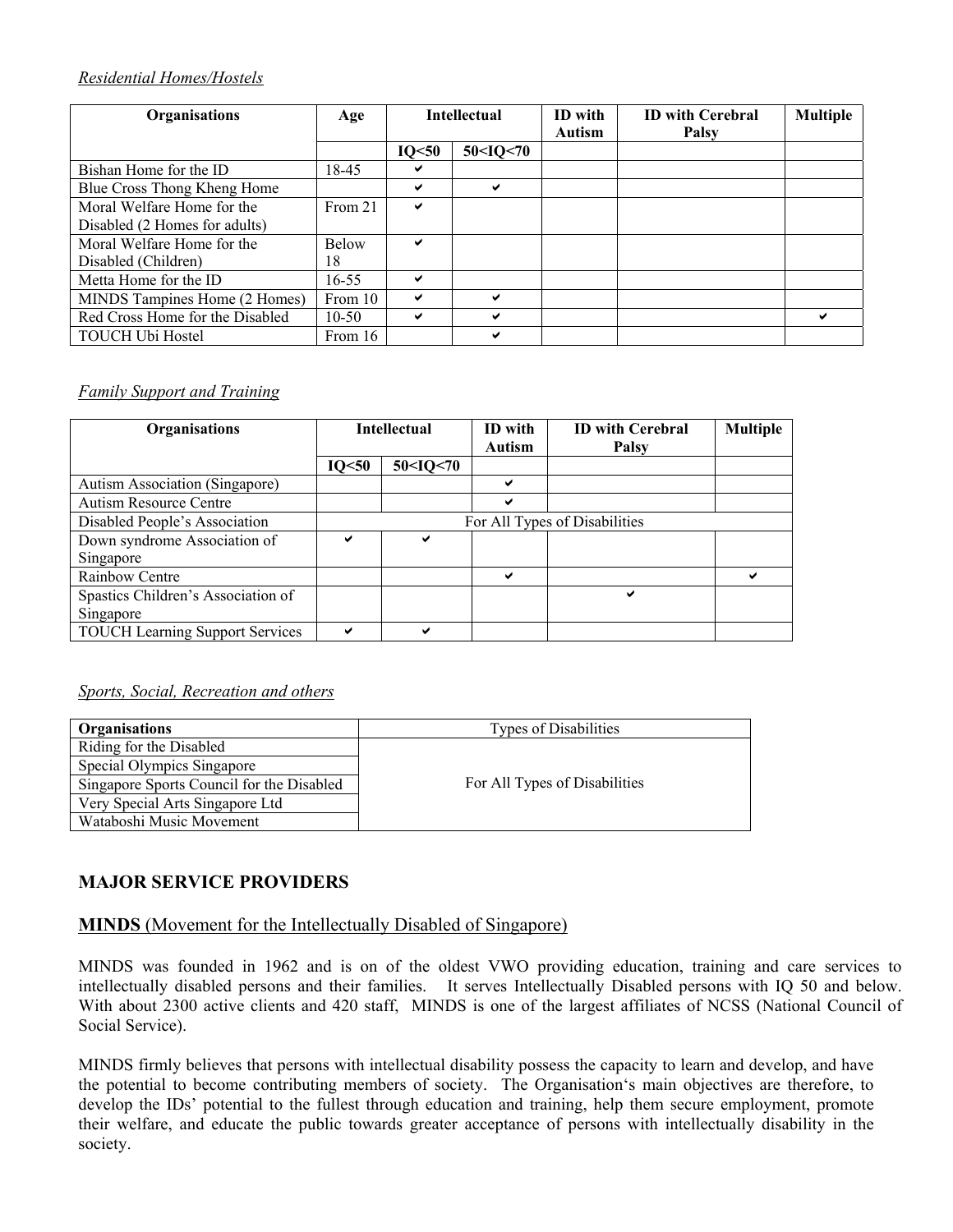The organization runs 12 facilities across 4 main categories of programs, with 2 value-add services :

- 5 Special Schools
- 3 Employment Development Centres
- 2 Training & Development Centres (day centers)
- 2 Residential Homes
- MINDS Youth Group a volunteer arm
- Care Givers' Support Group a parents' mutual-support & self-help group

The Special Schools offer basic education to ID persons from age 4 to 18 years. The Employment Development Centres provide sheltered work, vocational training, rehabilitation, job placement, and run "social enterprises" to create employment for its trainees. The Training & Development Centre is MINDS' own brand of day activity centers, which prides itself in providing more than just baby sitting. It helps to develop the independent living skills of the IDs through a comprehensive curriculum and intensive training. Of the 2 Residential Homes, one accommodates mainly clients with multiple disabilities, the other is a hostel for ID adults working in sheltered or open employment.

MINDS Youth Group is made up of volunteers who are largely youth and working adults. It conducts wellstructured weekend programs complementing the mainstream curriculum of MINDS' schools and centers.

## **Care Givers' Support Group**

The Care Givers' Support Group comprises parents and siblings of persons who have come together to build bonds, share experience, offer solace, and enhance the well-being of their Intellectually Disabled charge. Members are keen to journey with other parents who share the same needs and concerns and to help each other in caring for our children through a support network.

First met in 9 March 2002 with 29 parents, the group is gaining strength and momentum. Its members have volunteered to attend the AFMR Conference to learn more about Intellectual Disability, and to network with likeminded groups in Japan.

### Objectives :

- Encourage caregivers to support each other through sharing, discussions, group acitivites and outings.

- Inform caregivers about community resources for themselves and their dependent children.
- Cultivate the efficient accessing of formal and informal resources for the ID child's development.
- Provide useful feedback for policy planning and the future development of MINDS.

### Activities :

- Discussion sessions on current/policy/strategy issues mirroring developments at MINDS' various facilities. Members also share common or specific issues faced by them.

- Outings to major attractions around Singapore.

- Home parties - Members have also invited each other to their homes. A small group comprising 7 families will be visiting Cameron Highlands in June.

- Talks & workshops organised by MINDS specially for the Group on topics such as sexuality, employment opportunities, behaviour management, physiotherapy, special identity cards for IDs etc.

### Evaluation

Parents find the support group a great source of comfort and share a sense of belonging. They find themselves among members of an extended family where everyone speaks the same language (of pain, anxiety, denial, anger,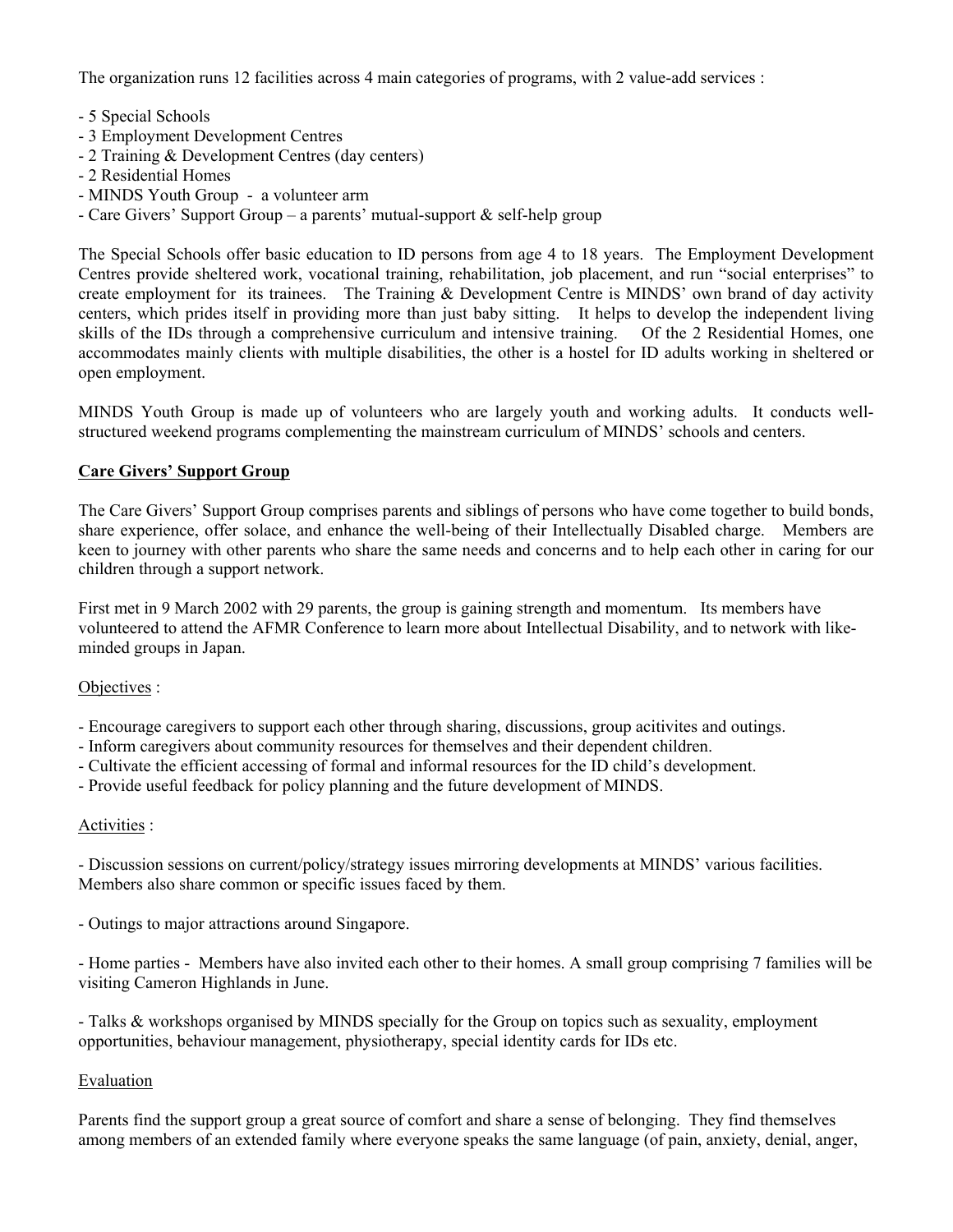frustration etc). Every parent in the group has encountered similar journeys in his/her life with an ID child. They get moral support from each other,, sharing many issues, exchanging parenting tips, medical knowledge etc. The group means a lot to them and is the top priority in their lives. Many joined the group hungry for information and a kind, sympathetic ear to hear out their pain, sense of loss & confusion. 90% have stayed on since its inauguration and this speaks volumes of the comfort and sense of belonging they now enjoy.

# **ASSOCIATION FOR PERSON WITH SPECIAL NEEDS (APSN)**

The other large organization catering to the intellectually disabled in Singapore is the "Association for Persons with Special Needs (APSN)". Inaugurated in 1976 as "Association for the Educationally Subnormal", it caters to persons with mild intellectual disability of IQ range 50 – 70.

It currently runs 5 Special School : three Primary ( for pupils aged 6-12 years), one Secondary (13-16 years) and one Vocational Training School (17-18 years).

Those above the age of 19 can enroll at the Centre for Adults which serves as a one-stop center providing a wide range of services: - job placement, psychological services, counselling, and therapies depending on the needs of the clients. Legal assistance can also be provided.

Some of the more significant events held in recent times by APSN are :

- (1) games and other activities between our special children and children from the educationally gifted program
- (2) public awareness education seminar where by public learnt about our schools and facilities and the training programs we have
- (3) a big talent-night concert under the patronage of the wife of the President of the Republic of Singapore where the musical and acting abilities of our school children are showcased,

In general, the aim of APSN is to ensure that the education and training it provides will enable the client to lead an independent life and to find a job in open employment.

# **EARLY INTERVENTION PROGRAMME FOR INFANTS & YOUNG CHILDREN (E.I.P.I.C.) AT RAINBOW CENTRE'S SCHOOLS**

In Singapore, early intervention programs for children with special needs are gaining recognition of its importance and value In helping these children with a good head start in their development. Studies have shown that children who have received early intervention have a better prognosis of their conditions. Experiences also suggested that some children with developmental delay as the initial diagnosis, were able to 'catch up' in their development, and progress well like other children.

Rainbow Centre is a non-profit organization that runs two special schools namely Margaret Drive Special School and Balestier Special School for children with Down syndrome, cerebral palsy, multiple disabilities and autism. It serves around 250 children. EIPIC is one of the three specialized programs provided at the schools.

EIPIC serves infants and young children whose ages range from 2 months to 4 years. There are 3 levels within EIPIC- Infant stimulation, Motor Training and Special Education. Depending on the level of the child, EIPIC aims to help facilitate the development of gross motor, fine motor, perceptual-cognitive, language/communication, socialization and self-help skills. The Schools conducting EIPIC adopts a holistic approach to intervention. Special education teachers are supported by a team of professional staff comprising speech language therapists, occupational therapists, physiotherapists, music therapist, psychologists and social workers. All work together as a team on specific learning/educational goals set for the individual children in the program.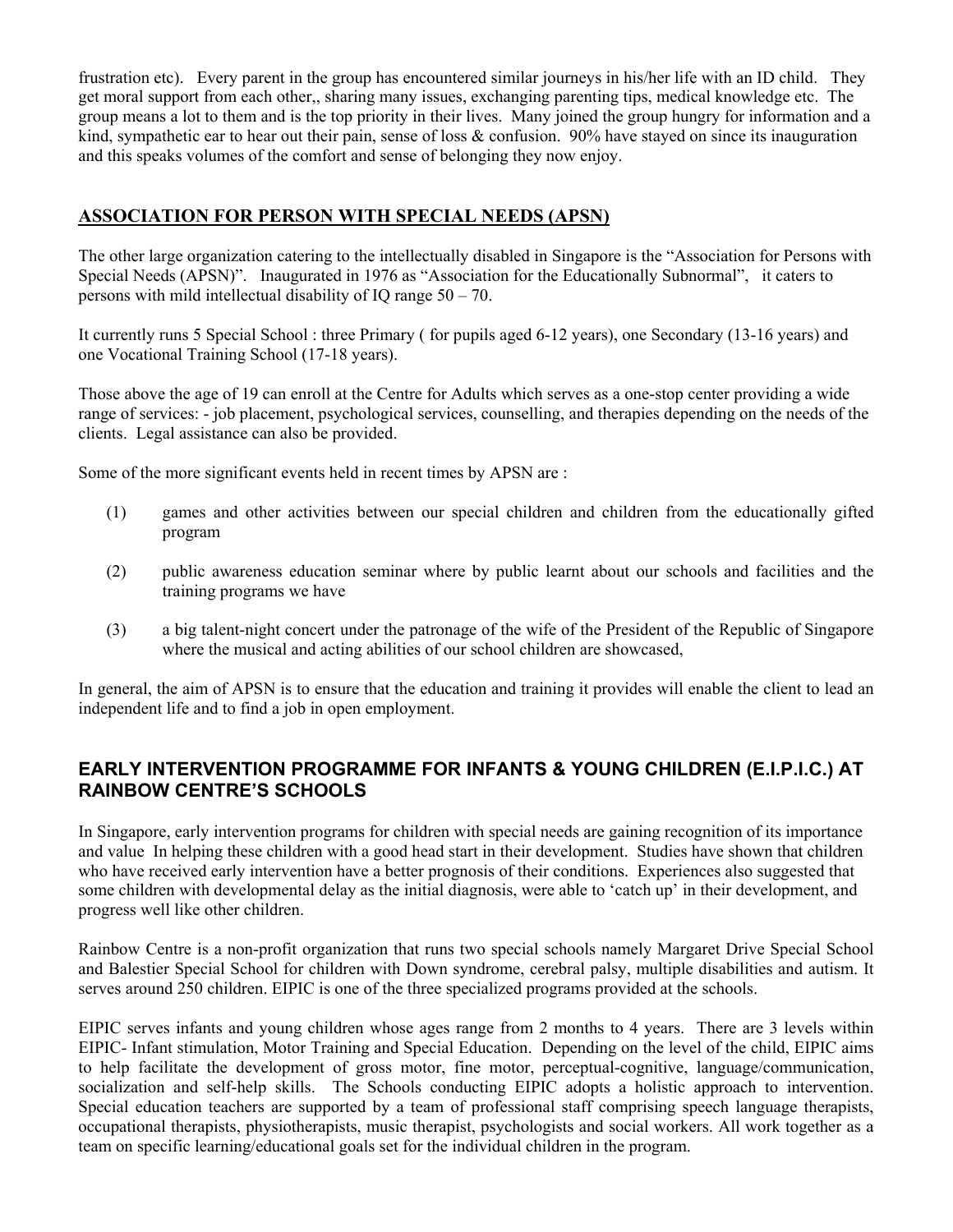A unique feature in EIPIC is the parental involvement in the programme. Parents/caregivers are encouraged to participate in class and therapy activities with the staff. Parent Training and Support Groups are in place to facilitate support to parents.

# **SPECIAL SCHOOL EDUCATION IN SINGAPORE**

In Singapore, children below the age of 18 years, who are unable to cope with the demands of mainstream schools and who need specialized instructional techniques, management and interventions to realize their full potential, are provided education in the Special Education Schools. To date there are a total of 19 Special Education Schools and a Vocational School providing basic education and vocational training for persons with special needs.

- Special Education (SPED) Schools in Singapore are set up by the respective Voluntary Welfare Organisations

- They are registered as private schools under the Education Act, and managed by their respective School Management Committees (SMCs) which are made up of volunteers.

- There are various Schools catering to the respective physical and educational needs of the special population.
- Funding is provided by Ministry of Education and the National Council of Social Service.
- In all programs, the instructional approach is pupil centred involving the application of an Individualised Educational Plan for specific areas of need*.*
- Additional in-house therapy services are also available in most of these schools
- Staff in special education schools may include: Teaching staff, social workers, psychologists, speech therapists, occupational therapists and physiotherapists.

- The underlining principle in all provisions is that every individual, regardless of intellectual and physical disabilities, is capable of learning, given the opportunity and appropriate instructional strategies and interventions.

# **SPECIAL SCHOOLS BY MINDS (FOR MODERATE INTELLECTUALLY DISABLED PERSONS)**

MINDS' Special Schools provide special education to pupils with moderate to profound intellectual disabilities - of IQ 50 and below, and between the ages of 4 and 18 years. The Schools now admit pupils with Autistic Spectrum Disorder (ASD).

The mission of the schools is to provide every intellectually disabled pupil with the possible opportunities, educational, social and otherwise to acquire maximum learning and progress to enable him/her to be independent and to integrate into society.

MINDS operate 5 schools:- Guillemard Gardens School, Jurong Gardens School, Lee Kong Chian Gardens School, Towner Gardens School, Yio Chu Kang Gardens School.

- Curriculum is ordered into 4 levels : pre-school, junior, senior and special class levels.
- standardized basic literacy, numeracy, independent living and vocational preparation curriculum, based on individual educational planning according to each pupil's individual level and needs.
- Upon completion of school, pupils would be channeled into MINDS Employment Development Centers or Training & Development Centers for further training and open employment if capable. If not, they would remain in the in-house sheltered employment or day activity services.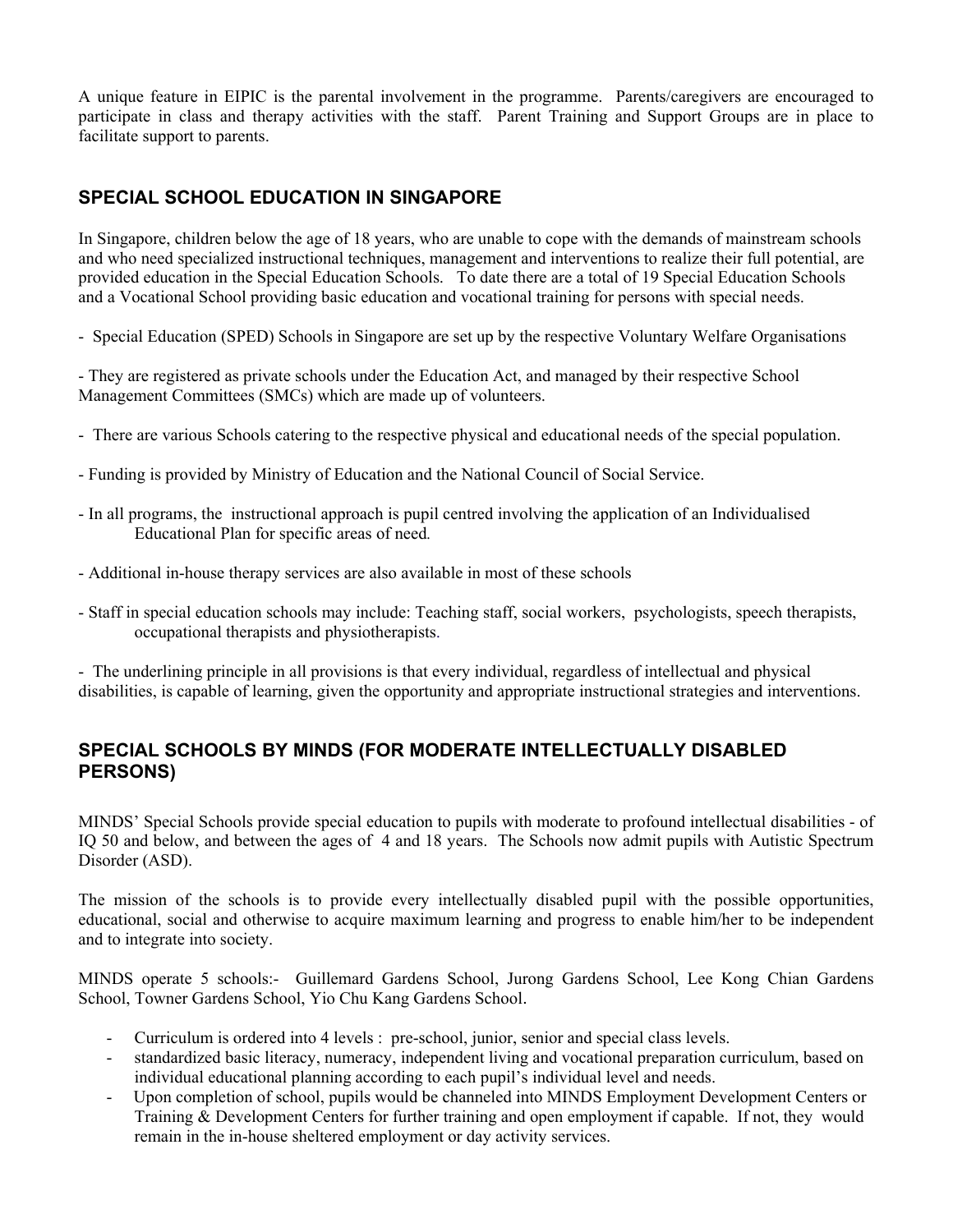

# **SPECIAL ELDUCATION FOR PERSONS WITH MILD INTELLECTUAL DISABILITY**

# **METTA SCHOOL BY METTA WELFARE ASSOCIATION**

Established in 2001, it services pupils with mild intellectual disability as well as those with mild autism spectrum disorders. Caters to ESN children between ages of 6 and 16 years including those with mild autism.

### **Programs include :**

- Autism Spectrum Disorder Program
- Basic Education Program with emphasis on English Language and Mathematics.
- Career Education Program with emphasis on career preparation.
- The BEST program is also offered.

## **GRACE ORCHARD SCHOOL BY PRESBYTERIAN COMMUNITY SERVICES**

- Set up in 2002, it caters to ESN pupils aged between 6 and 16 years including those with mild autism spectrum disorders.

- Curriculum includes English language, Mathematics, Independent living skills & Communication Skills for those with ASD.

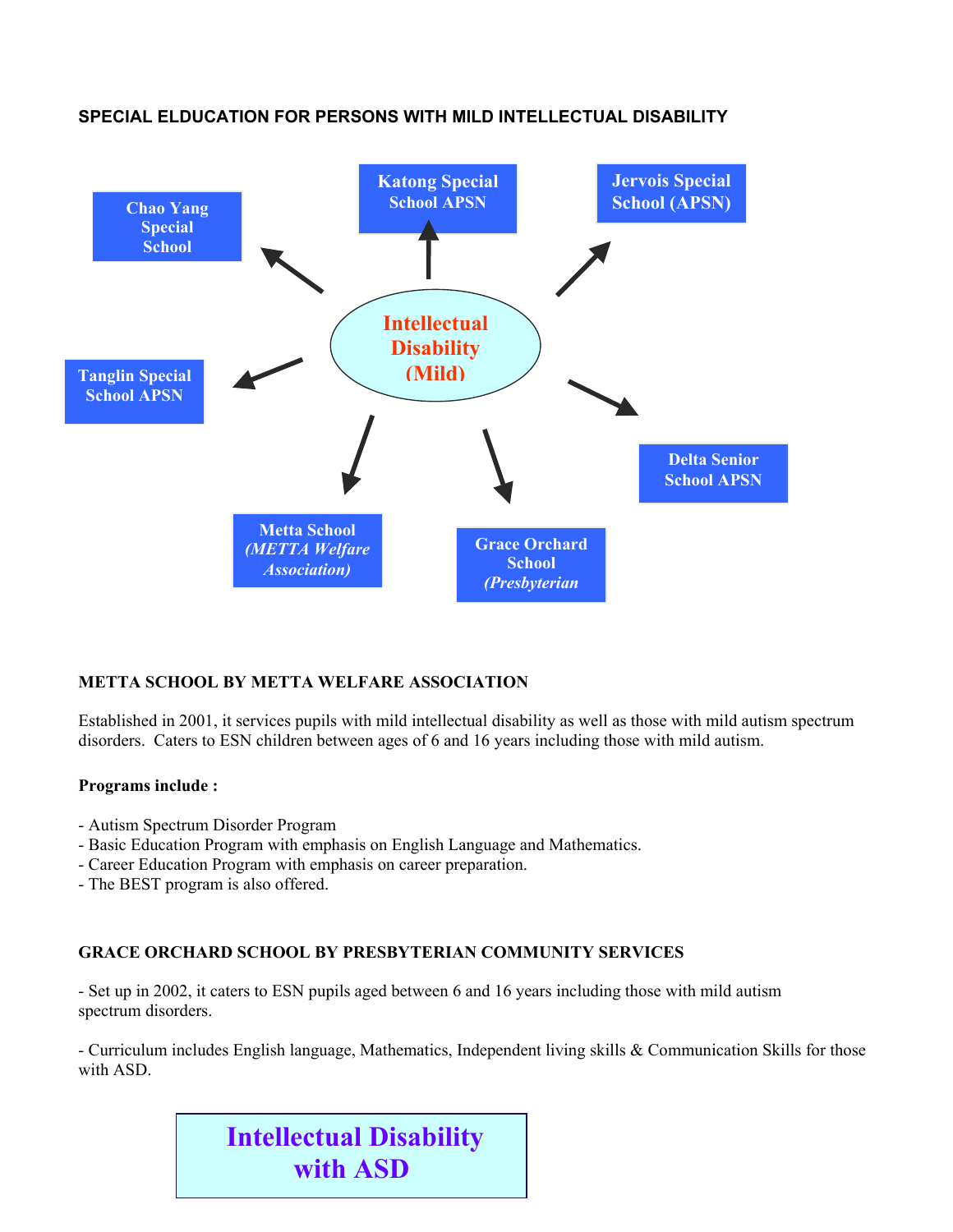

# **COMPULSORY EDUCATION IN SINGAPORE**

The mission of the Education Service is to mould the future of the nation. All children should be provided with a balanced and holistic education which strives to develop their potential to the fullest, and develop them into good citizens with a sound awareness of their responsibility to family, society and nation.

Singapore has achieved almost universal education at the primary and the secondary levels, even though education has not been made compulsory. About 3% of the age cohort is not enrolled in national primary school, and 3.5% from secondary school.

A Committee on Compulsory Education (CE) was formed in December 1999 to review whether CE should be introduced in Singapore and study the issues involved. It was decided that Compulsory Education be introduced for education in national schools for Singapore citizens residing in Singapore subject to the exemption of certain categories.

It is unfortunate that Special Needs children who are not able to go to national schools because of physical / intellectual disabilities, are automatically exempted from Compulsory Education in national schools.

It is felt that despite their disabilities, Children with Special Needs should also be equipped with the necessary skills and knowledge to be productive citizens in the knowledge-based economy (KBE), and to share a common educational experience which will help to build national identity and cohesion. They have the right to be extended the privilege of basic education.

# **SERVICES FOR INTELLECTUALLY DISABLED ADULTS**

# **MINDS' EMPLOYMENT DEVELOPMENT CENTRES ( EDC)**

- The Employment Development Centres provide sheltered employment, vocational & social skills training, rehabilitation, job placement and business projects to keep the Intellectually Disabled gainfully occupied, and promote social integration. Cater to moderately intellectually disabled persons.

- Clients in the EDCs are paid an allowance, ranging form \$50 to \$250, depending on their ability level.

- Apart from engaging in work activities, the IDs are given training and leisure activities, and are assessed periodically to be streamed or upgraded to other suitable work segment.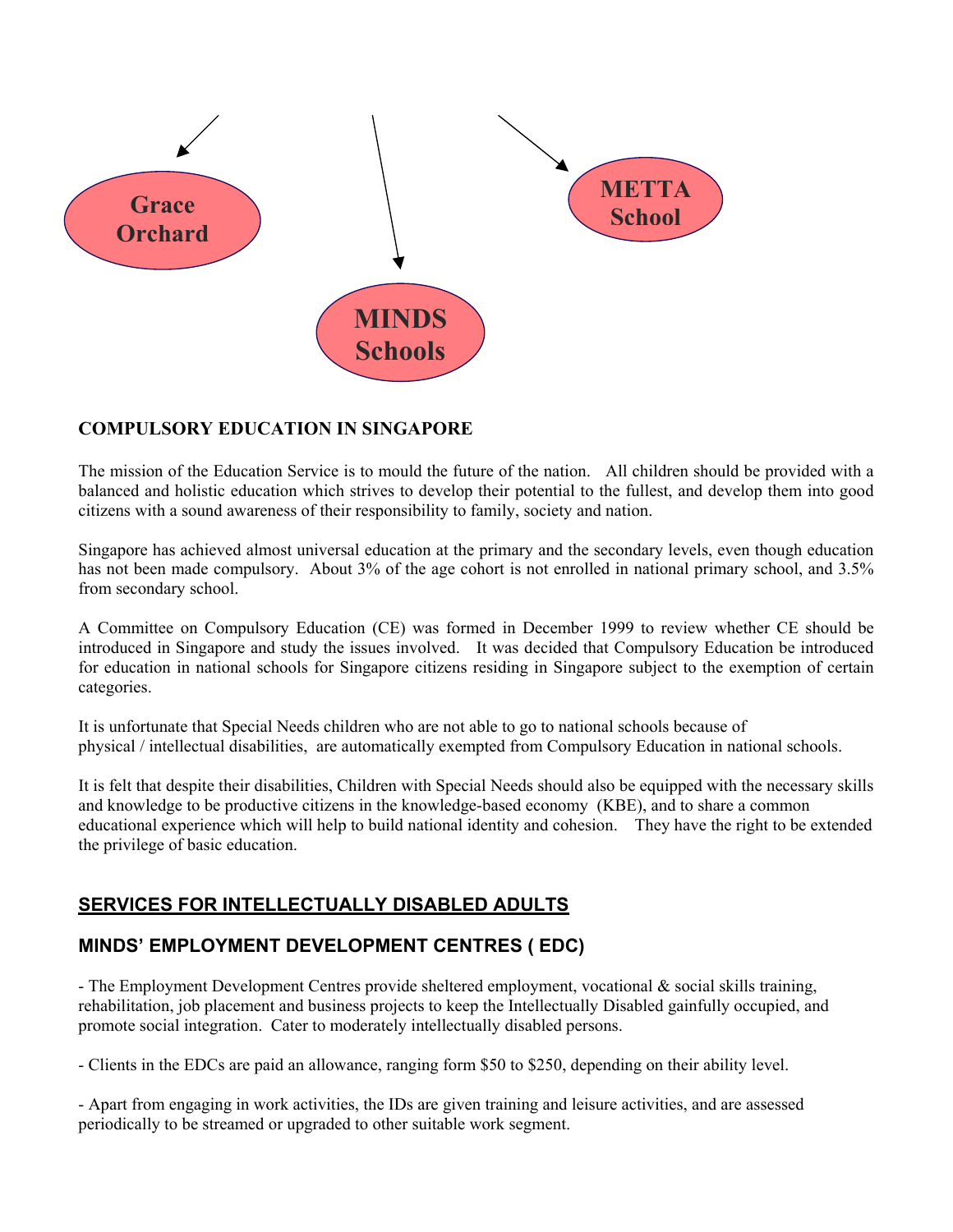## **Major components of the EDC Service**

### Production Work segment

Trainees at the EDCs who are of moderate abilities, are first trained in basic work skill, and placed in the production work segment. Apart from contract work, curriculum teaching, "Quality of Life" training, and professional intervention are also conducted based on the trainees' needs.

Apart from contract work, the trainees also engage in art-&-craft production.

### Open Employment Segment

 Trainees identified to have potential for Open Employment are given intensive training focusing on job skills, independent social living skills, and adaptive behaviour & social attributes. Work hardening is emphasized. MINDS actively solicits employment, and trainees will be placed out when employment is secured. The Training Officers will usually shadow them for an initial period, serving as "Job Coaches".

#### Training and "Quality of Life" Segment

The following types of training, therapies  $\&$  activities are conducted :

- Job related skills and general attributes for employment
- Reinforcement on Activities of Daily Living (ADL)
- Life skills training eg sexuality education, psychosocial training
- Leisure activities & social integration
- Professional Intervention / rehabilitation / Advocacy: eg. behaviour modification, therapies, legal advice etc
- Training leading to certification.

### In-house Industries

 These are economically viable projects that offer employment for the IDs, within the confines of the Centre. . They provide opportunities for higher level skills development for the trainees. Examples of such industries are : cafeteria, thrift shops, launderette etc. They also serve to hone the high-end skills of the IDs and prepare them for Open Employment.

### **Social Enterprises**

MINDS runs 2 "Social Enterprises" - a Car Wash business and a Thriftshop. The genesis was to engineer a breakthrough in seeking employment for the IDs. Corporate linkage was sought to provide funding and to infuse business know-how into the management system. Marketing & business development are intensively carried out, and efforts are constantly made to maintain the competitive edge of the business to ensure sustenance. Attempts are also made to harness the artistic talents of the IDs to form "Performing Art Troupes" which allow the IDs to earn a living.

# **MINDS' TRAINING & DEVELOPMENT CENTRE (TDC) - a unique Day Activity Service**

"Training and Development Centre (TDC)" is MINDS' own brand of Day Activity Centre. It caters to Intellectually Disabled adults of lower functioning abilities who do not qualify for placement into the Employment Development Centres.

The TDCs run a day training program which emphasizes on independent living, self maintenance, home management, social and recreational skills. They operate from the void deck of public housing flats, enabling them to stay close to the community at large to encourage social interaction and raise public awareness.

Training is based on a holistic approach which addresses the physical, cognitive, emotional and social needs of each individual ID. Individualized training plans crafted from a comprehensive curriculum, reinforced with systematic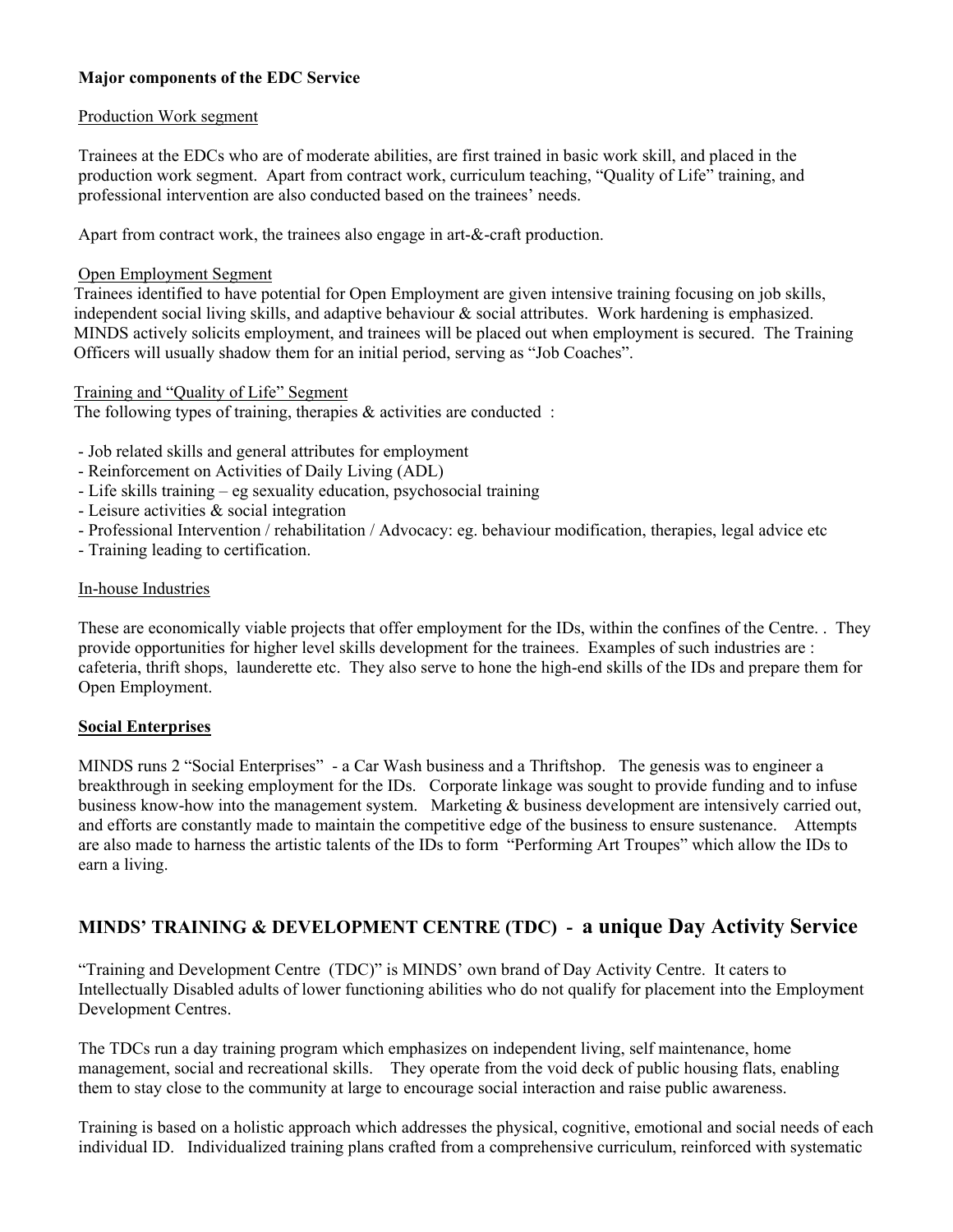execution helps ensure progress of training. The ultimate objective is to enhance the IDs' ability to lead a meaningful life, fully integrated into the family and society. Evaluation of clients' progress is done on a regular basis.

## **Program emphasis**

- self-help skills
- community living skills
- maintenance and promotion of cognitive skills
- leisure & recreational activities
- productivity and pre-vocational training
- emotional support essential to their psychological well-being
- specialist therapeutic intervention to improve functioning abilities.
- Sports, music & movement

# **RESIDENTIAL HOME SERVICE**

## Increasing demand for service

In the 90s, with mounting difficulties and lesser flexibility for the extended families to care for their intellectually disabled relatives; the demand for more and better residential care facilities increased rapidly. Other than MINDS' Tampines Homes, a few other agencies have also set up Residential Homes to meet the growing demands. In 1997, the Thye Hua Kwan Moral Society opened the Moral Home for Disabled Adults and the Moral Welfare Home. The Bible-Presbyterian Welfare Services set up the Bishan Home for the Intellectually Disabled in 1998, and the Metta Home for the Intellectually Disabled was set up in 2000. The latest addition is the Blue Cross Thong Kheng Home which was set up in the year 2002.

Over the past decade or so, Singapore's residential services for the intellectually disabled have seen much transformation and progress :

- a. better quality purpose-built buildings and facilities
- b. recognising the needs to cater training and day activity services for the home residents
- c. enhancing professional services and therapies

### Focus on Training Programs and Social Activities

With better facilities and increased funding, the residential homes' main and primary function of providing care and nursing services have improved tremendously over the years. The focus in recent years has been on improving the **overall quality of life** for the home residents. Other than satisfying their basic physical and medical needs; attention is now given to incorporating activities and rehabilitative programs into the residents' daily routine, to meet their emotional and social needs. The objective is to ensure that the residents' days are meaningfully occupied and their social well-being is enhanced.

### Desired Outcome of Residential Services

In 2001, the National Council of Social Service (NCSS) implemented the Programme Evaluation System (PES), which aims to measure output and performances of the homes using reliable output indicators. The homes are expected to ensure that the overall quality of life of the residents is being maximized, other than catering to their health and physical well-being. It is desirable to have Individual Care Plans to ensure that the basic objectives are achieved :

- a. residents are able to perform independent living tasks at the home with minimal assistance
- b. residents are able to meet long and short term therapy/rehabilitative goals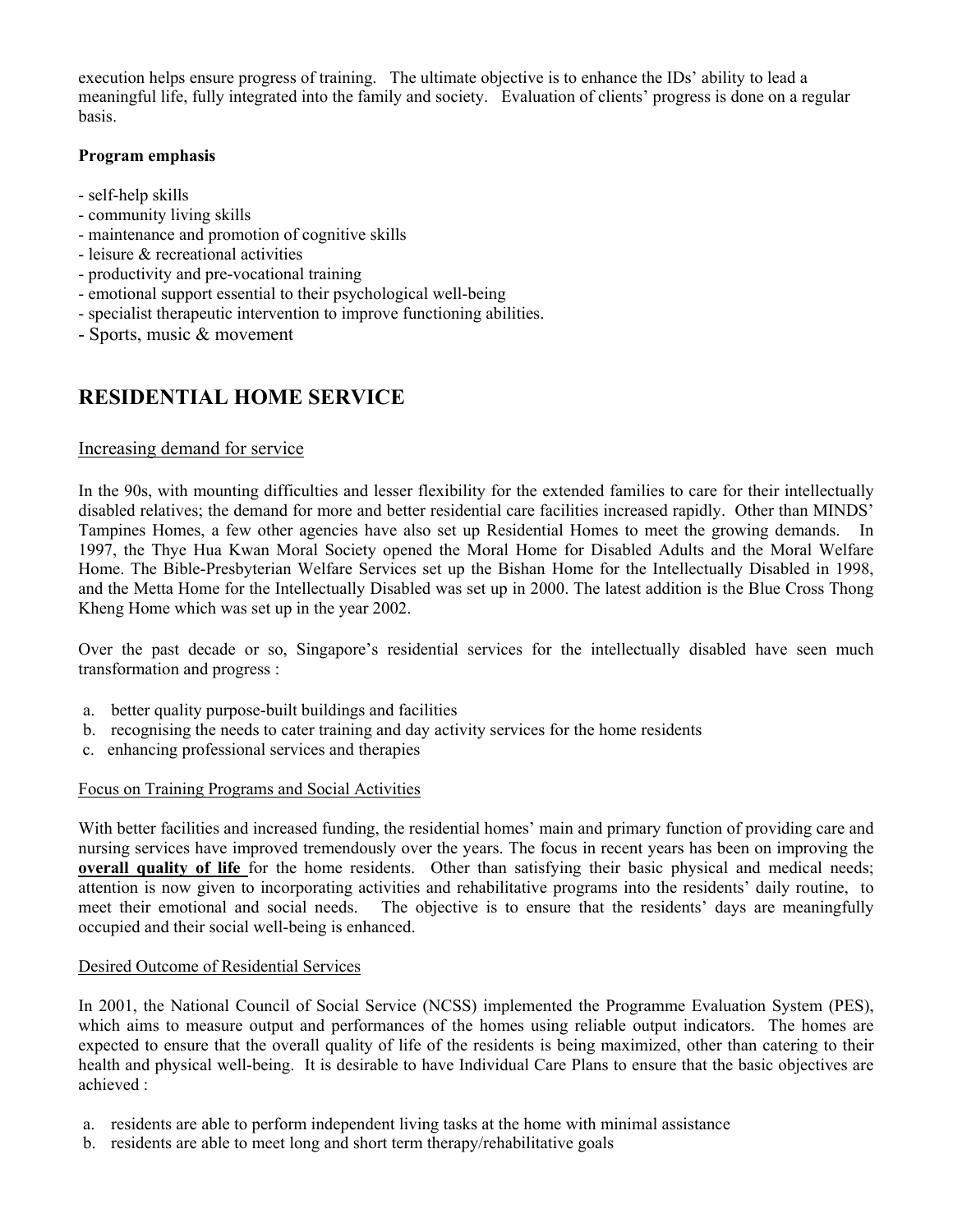c. residents' social well-being is enhanced, and they are meaningfully occupied by attending individual training programs and social activities

### Care Staff & Professional Staff

Nurses & care staff form the backbone of the care system in the homes. All homes are staffed with local and/or foreign nurses to look after the basic health care needs of the residents. With qualified and stayed-in foreign nurses, the homes can ensure that the medical needs of the residents will be promptly attended to around the clock.

The homes will usually have a Physiotherapist or Occupational Therapist (or both) to provide therapy services. Regular therapy interventions provided by the Physiotherapists and Occupational Therapists have often resulted in improvement in the motor and independent living skills of the residents through properly tailored treatment plans and intensive therapy sessions. MINDS' Tampines Home is staffed with a full team of multi-disciplinary professionals – psychologist, social worker, physiotherapist and occupational therapist.

All Singapore's residential homes are heavily staffed with foreign nurses and general workers as it is very difficult to recruit locals into this field of work. Heavy reliance on foreign contract workers also poses problems to the stability and continuity of service delivery. When the contract expires, the foreign staff will have to leave. The constant changing of caregivers creates confusion in the intellectually disabled persons, and hinders training progress.

### Hostel & Group Home Services

In 1994, MINDS-Tampines Home established an extension at West Coast, to provide hostel services and training for higher functioning intellectually disabled persons who are independent in their activities of daily living. Another notable facility providing such services is TOUCH Ubi Hostel. The main objective is to provide a stable and supportive environment for intellectually disabled persons who have potential to venture out into open or sheltered employment. The hostels provide residential and training facilities, focusing attention on developing the residents' home management skills to prepare them for independent living. The eventual goal is for the residents to be gainfully employed and live independently either in group homes or returning to their family. MINDS has planned for Group Home units in its impending purpose-built home complex at Lorong Napiri.

## MINDS' New Combined Service Center – a Modern Approach to the Provision of Residential Services in **Singapore**

In view of the demand for comprehensive & quality residential services, MINDS is planning to re-develop the two existing homes and re-locate them to a Combined Service Centre. The new center will include a Children's Wing to offer residential care for intellectually disabled children, which is currently very inadequate in Singapore. It will also encompass a Training and Development Centre (TDC) which provides day training activities to intellectually disabled adults. Such a 4-in-1 service center will be the first-of-its-kind in Singapore. The new center will have purpose-built facilities, providing a conducive environment to offer quality residential services and effective training programs. The center is expected to be completed in year 2005.

# **SITUATION OF "INCLUSION" IN SINGAPORE**

Although there is no specific legislation yet in Singapore on the inclusion of persons with disability, the Singapore government supports the right of all disabled persons to participate actively and without discrimination, in the activities within their communities. Students with physical or sensory impairment who can cope with the curriculum albeit with additional support, are fully included in mainstream schools.

As for the Intellectually Disabled, adopting a pragmatic approach of maximizing limited resources, the concept of "Integration" is more commonly used & practiced in Singapore.